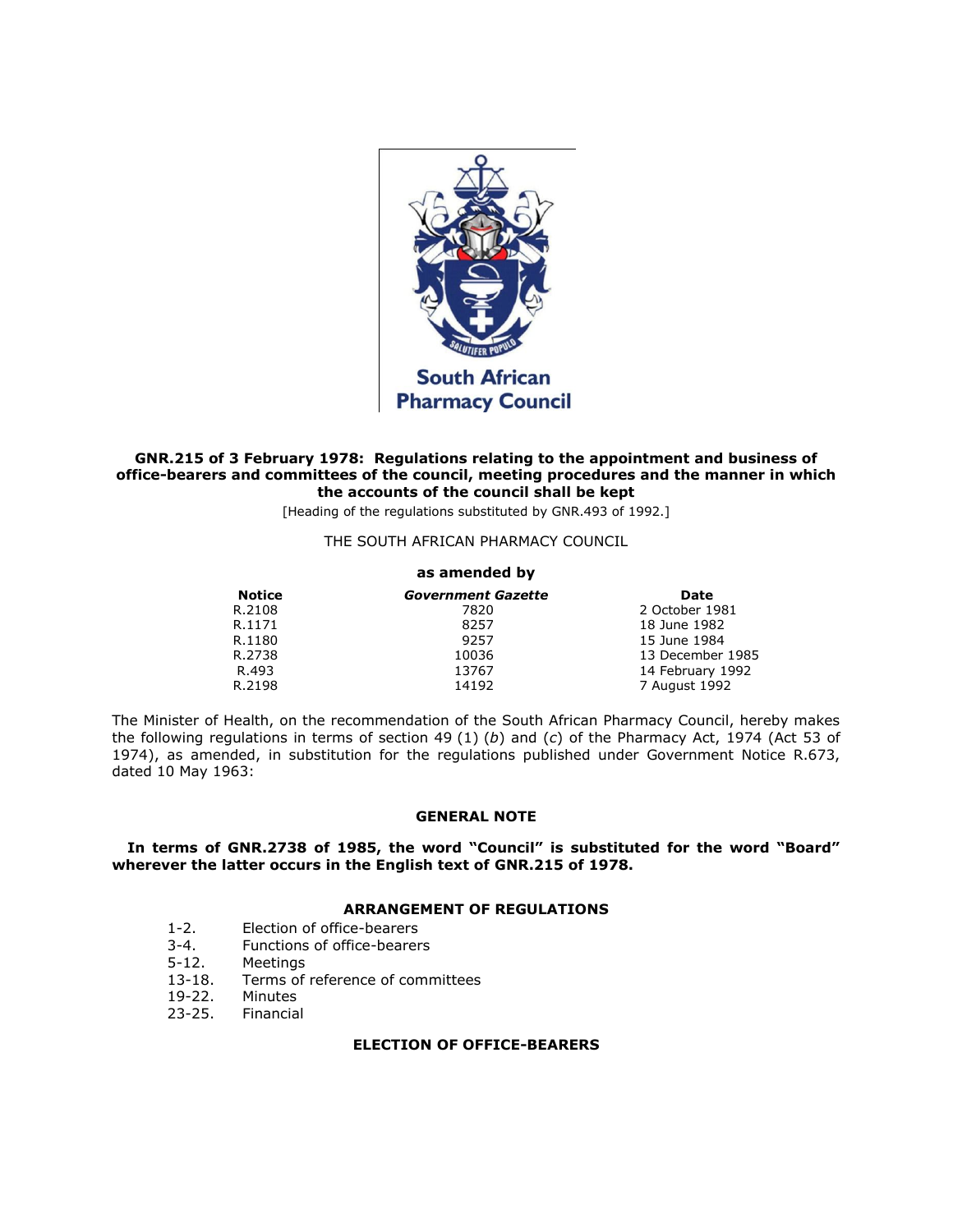**1.** The following procedure shall be adopted when the members of the Council elect a president, a vice-president and a treasurer, in accordance with the provisions of section 8 (1) of the Act:

- (*a*) the members present shall elect a temporary chairman, by ballot if necessary, the ballot to be taken by the Registrar;
- (*b*) the meeting shall then proceed to elect a president by ballot;
- (*c*) any member may nominate a member by ballot for the office of president and when the temporary chairman has announced the names of the members so nominated, he shall take a ballot;
- (*d*) if only two members are nominated, the voting on the first ballot shall be final, except in the event of an equality of votes;
- (*e*) if more than two persons are nominated, the candidate obtaining the lowest number of votes at the first ballot shall be eliminated and thereafter successive ballots shall be taken and candidates eliminated until only two remain, when the ballot shall be final, except in the case of an equality of votes, whereupon a further ballot shall be taken and, if that be indecisive, the election shall be decided by drawing lots;
- ( *f* ) every vote given at such a ballot for a person who has not been nominated shall be invalid.

**2.** As soon as the President has been elected he shall take the chair and members shall then proceed to elect successively a Vice-President and a Treasurer in accordance with the procedure prescribed in paragraph 1 above.

# **FUNCTIONS OF OFFICE-BEARERS**

- **3. President.**—The President shall—
	- (*a*) preside at all meetings of the Council and the executive committee of the Council and shall be responsible for the proper conduct of the meetings;
	- (*b*) in addition to a deliberative vote, also have a casting vote;
	- (*c*) be *ex officio* a member of all other committees of the Council, excluding the committee of investigation referred to in [regulation 12](http://www.mylexisnexis.co.za/nxt/gateway.dll/jilc/kilc/xjsg/zmsg/cnsg/t84h/184h/d94h#5) (1) (*d*), but he shall not preside at meetings of such other committees unless he is chairman of those committees in terms of [regulation 12](http://www.mylexisnexis.co.za/nxt/gateway.dll/jilc/kilc/xjsg/zmsg/cnsg/t84h/184h/d94h#7) (3) or in terms of any other regulations made under the Act.

[\[Reg. 3](http://www.mylexisnexis.co.za/nxt/gateway.dll/jilc/kilc/xjsg/zmsg/cnsg/t84h/184h/484h?f=templates$fn=document-frame.htm$3.0$q=$x=$nc=8387#0) amended by GNR.2108 of 1981, by GNR.493 of 1992 and substituted by GNR.2198 of 1992.]

**4. Treasurer.**—The Treasurer shall superintend the financial administration of the Council and shall, at the meeting held in January or February and, if he deems it necessary, at that which is held in July or August, submit a report on the Council's financial position, including details of income and expenditure.

### **MEETINGS**

**5.** . . . . . .

[\[Reg. 5](http://www.mylexisnexis.co.za/nxt/gateway.dll/jilc/kilc/xjsg/zmsg/cnsg/t84h/184h/684h?f=templates$fn=document-frame.htm$3.0$q=$x=$nc=5631#0) substituted by GNR.1180 of 1984 and repealed by GNR.912 of 1994.]

**6.** . . . . . .

[\[Reg. 6](http://www.mylexisnexis.co.za/nxt/gateway.dll/jilc/kilc/xjsg/zmsg/cnsg/t84h/184h/784h?f=templates$fn=document-frame.htm$3.0$q=$x=$nc=9947#0) repealed by GNR.912 of 1994.]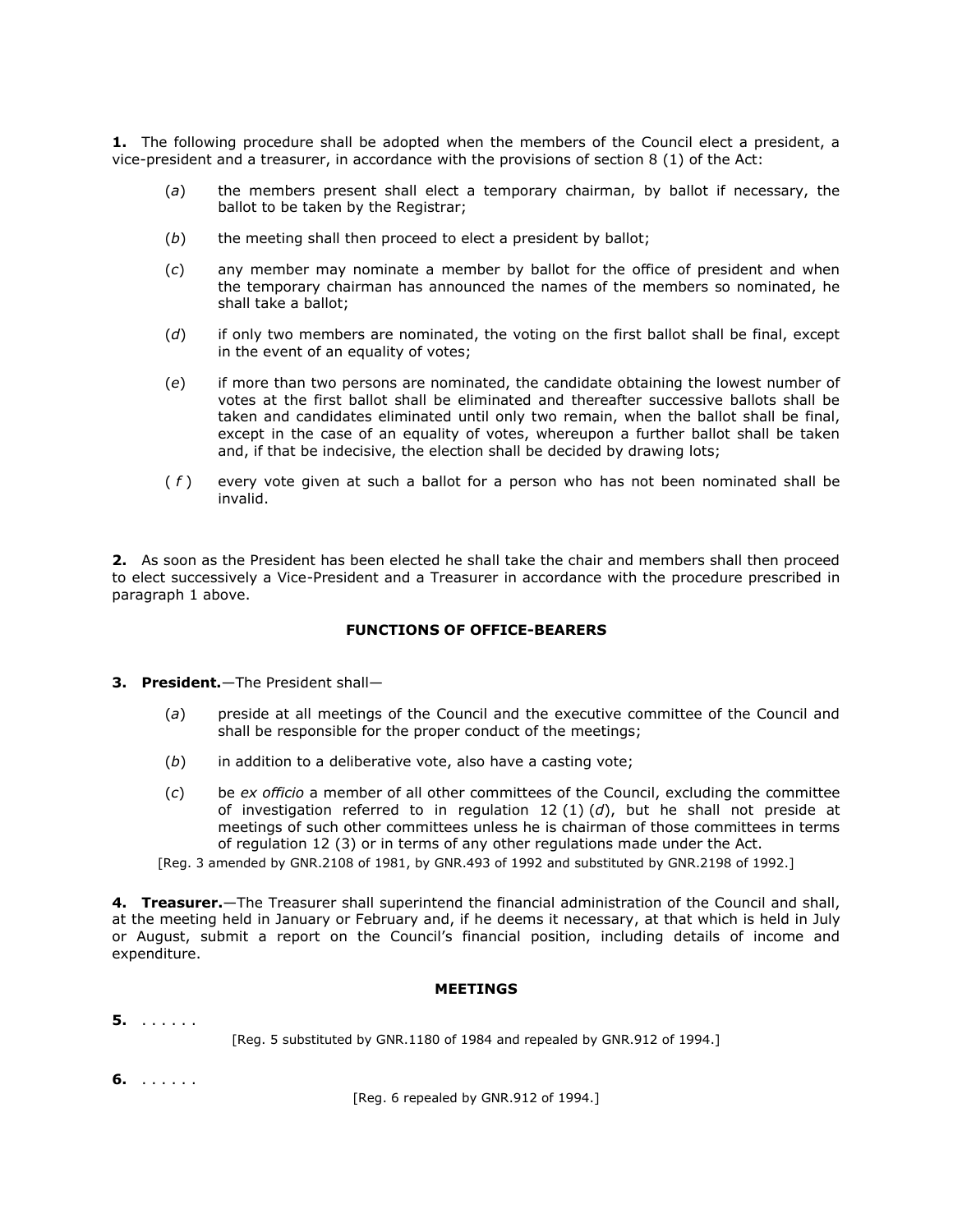**7.** . . . . . . [\[Reg. 7](http://www.mylexisnexis.co.za/nxt/gateway.dll/jilc/kilc/xjsg/zmsg/cnsg/t84h/184h/884h?f=templates$fn=document-frame.htm$3.0$q=$x=$nc=5488#0) repealed by GNR.912 of 1994.] **8.** . . . . . . [\[Reg. 8](http://www.mylexisnexis.co.za/nxt/gateway.dll/jilc/kilc/xjsg/zmsg/cnsg/t84h/184h/984h?f=templates$fn=document-frame.htm$3.0$q=$x=$nc=6655#0) repealed by GNR.912 of 1994.] **9.** . . . . . . [\[Reg. 9](http://www.mylexisnexis.co.za/nxt/gateway.dll/jilc/kilc/xjsg/zmsg/cnsg/t84h/184h/a94h?f=templates$fn=document-frame.htm$3.0$q=$x=$nc=8960#0) repealed by GNR.912 of 1994.] **10.** . . . . . . [\[Reg. 10](http://www.mylexisnexis.co.za/nxt/gateway.dll/jilc/kilc/xjsg/zmsg/cnsg/t84h/184h/b94h?f=templates$fn=document-frame.htm$3.0$q=$x=$nc=9925#0) repealed by GNR.912 of 1994.] **11.** . . . . . . [\[Reg. 11](http://www.mylexisnexis.co.za/nxt/gateway.dll/jilc/kilc/xjsg/zmsg/cnsg/t84h/184h/c94h?f=templates$fn=document-frame.htm$3.0$q=$x=$nc=3755#0) repealed by GNR.912 of 1994.]

- **12.** (1) Subject to the Council's powers in terms of [section 10](http://www.mylexisnexis.co.za/nxt/gateway.dll/jilc/kilc/xjsg/zmsg/0msg/y14h#0) of the Act and subject to the provisions of [regulation 3](http://www.mylexisnexis.co.za/nxt/gateway.dll/jilc/kilc/xjsg/zmsg/cnsg/t84h/184h/484h#0) the Council shall at its first meeting each year appoint the following committees:
	- (*a*) an executive committee;
	- (*b*) an education committee;
	- (*c*) a practice committee;
	- (*d*) a committee of preliminary investigation consisting of members who shall not also be members of the disciplinary committee referred to in subregulation (2) (*a*).
	- $(2) \ldots \ldots$

[\[Sub-reg. \(2\)](http://www.mylexisnexis.co.za/nxt/gateway.dll/jilc/kilc/xjsg/zmsg/cnsg/t84h/184h/d94h?f=templates$fn=document-frame.htm$3.0$q=$x=$nc=988#6) deleted by GNR.912 of 1994.]

(3) Subject to the provisions of [regulation 3](http://www.mylexisnexis.co.za/nxt/gateway.dll/jilc/kilc/xjsg/zmsg/cnsg/t84h/184h/484h#0) of the chairman of the various committees referred to in [subregulation \(1\)](http://www.mylexisnexis.co.za/nxt/gateway.dll/jilc/kilc/xjsg/zmsg/cnsg/t84h/184h/d94h?f=templates$fn=document-frame.htm$3.0$q=$x=$nc=988#1) shall be elected by the Council by ballot.

 $(4)$  . . . . . .

[\[Sub-reg. \(4\)](http://www.mylexisnexis.co.za/nxt/gateway.dll/jilc/kilc/xjsg/zmsg/cnsg/t84h/184h/d94h?f=templates$fn=document-frame.htm$3.0$q=$x=$nc=988#8) deleted by GNR.912 of 1994.]

(5) The quorum for a committee of the Council shall be three.

[\[Sub-reg. \(5\)](http://www.mylexisnexis.co.za/nxt/gateway.dll/jilc/kilc/xjsg/zmsg/cnsg/t84h/184h/d94h?f=templates$fn=document-frame.htm$3.0$q=$x=$nc=988#9) substituted by GNR.912 of 1994.]

(6) For the purposes of this regulation "members" shall also mean persons other than members of the Council: Provided that the majority of the members of a committee shall be Council members, unless the Council decides otherwise in terms of its powers under [section 10](http://www.mylexisnexis.co.za/nxt/gateway.dll/jilc/kilc/xjsg/zmsg/0msg/y14h#0) of the Act.

 $(7)$  . . . . . .

[\[Reg. 12](http://www.mylexisnexis.co.za/nxt/gateway.dll/jilc/kilc/xjsg/zmsg/cnsg/t84h/184h/d94h?f=templates$fn=document-frame.htm$3.0$q=$x=$nc=988#0) amended by GNR.2108 of 1981, by GNR.1180 of 1984, by GNR.2738 of 1985 and substituted by GNR.493 of 1992. [Sub-reg. \(7\)](http://www.mylexisnexis.co.za/nxt/gateway.dll/jilc/kilc/xjsg/zmsg/cnsg/t84h/184h/d94h?f=templates$fn=document-frame.htm$3.0$q=$x=$nc=988#b) deleted by GNR.912 of 1994.]

## TERMS OF REFERENCE OF COMMITTEES

**13.** (1) The Executive Committee shall consider and deal with matters which, in the opinion of the President, require urgent attention and any act performed or decision taken by the Executive Committee shall be of force and effect unless it is set aside or amended by the Council at its next meeting.

> (2) The Executive Committee shall exercise the powers and functions given to the Council by [section 39](http://www.mylexisnexis.co.za/nxt/gateway.dll/jilc/kilc/xjsg/zmsg/0msg/s34h#2) (2) of the Act.

> (3) The Executive Committee shall consider and report on and, if necessary, deal with matters relating to registers, staff and the administration of the Council's offices, finance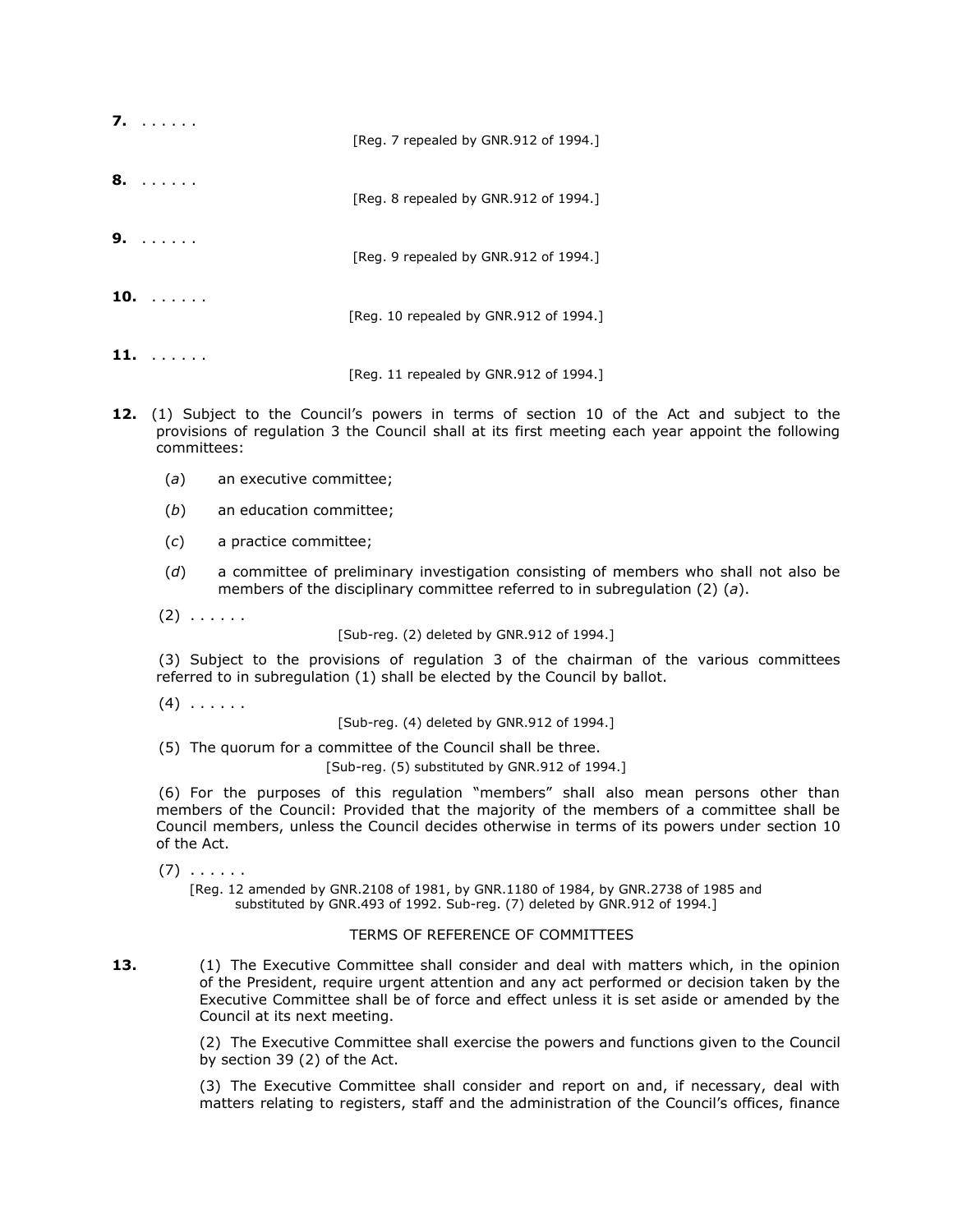and any other matters which fall outside the terms of reference of other committees: Provided that, if a matter falling within the terms of reference of another committee requires urgent attention, the Executive Committee may deal with it.

**14.** The Education Committee shall consider and report on all matters relating to pharmaceutical education and it may deal with matters delegated to it by the Council from time to time, including decisions about the results of diploma in pharmacy examinations, the minimum curricula and syllabuses for the degree and diploma courses, the evaluation of educational qualifications, the granting of exemption from diploma examinations and the inspection of pharmacy schools.

**15.** The Practice Committee shall consider and report on all aspects of the ethical rules, the professional and business aspects of community pharmacy practice and all aspects of hospital and industrial pharmacy.

**16.** The standing orders relating to the conduct of meetings of the Council shall apply, *mutatis mutandis*, to meetings of committees.

**17.** The committees shall meet at venues and on dates determined by their respective chairmen.

18. Meetings of committees shall not be open to the public.

# **MINUTES**

19. The proceedings of meetings of the Council shall be preserved in the form of typewritten minutes, authenticated, after confirmation, at the next meeting by the signature of the Chairman.

**20.** Save as otherwise provided in these regulations—

- (1) the minutes of each meeting shall contain a résumé of the subjects dealt with and of such motions and amendments as have been proposed and adopted or negatived, with the names of the proposer and seconder, but without any comment or observation by the members;
- (2) the minutes of committees of the Council shall contain a résumé of the subjects dealt with and of the resolutions adopted, but without any comment or observations by the members.

**21.** The Registrar shall forward a copy of the minutes of each meeting, including the minutes of the standing committees of the Council, to all members of the Council as soon as reasonably possible after the meeting.

**22.** The minutes may be taken as read: Provided that any member may move that a certain minute shall be read with a view to such correction therein or addition thereto as may be found necessary.